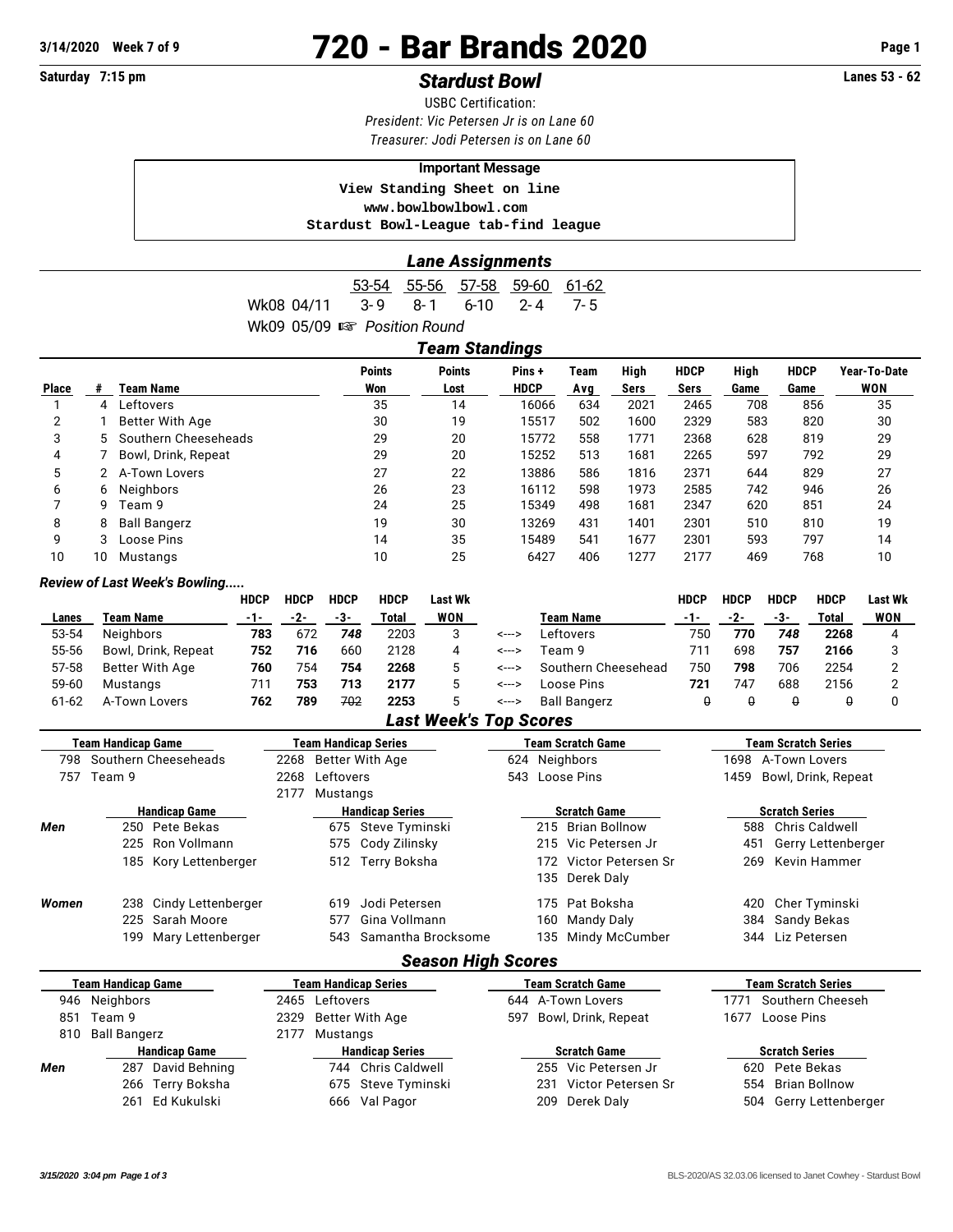| 3/14/2020 Week 7 of 9 |                     | 720 - Bar Brands 2020                 |                        | Page 2                |
|-----------------------|---------------------|---------------------------------------|------------------------|-----------------------|
|                       |                     | <b>Season High Scores - Continued</b> |                        |                       |
| Women                 | 250 Sandy Bekas     | 653 Jodi Petersen                     | 187 Cindy Lettenberger | 472 Mandy Daly        |
|                       | 250 Cher Tyminski   | 622 Deb Seiber                        | 168 Mindy McCumber     | 416 Mary Lettenberger |
|                       | 230 Pat Boksha      | 610 Patti Kukulski                    | 153 Sarah Moore        | 404 Liz Petersen      |
|                       | 229 Heather Behning |                                       |                        |                       |